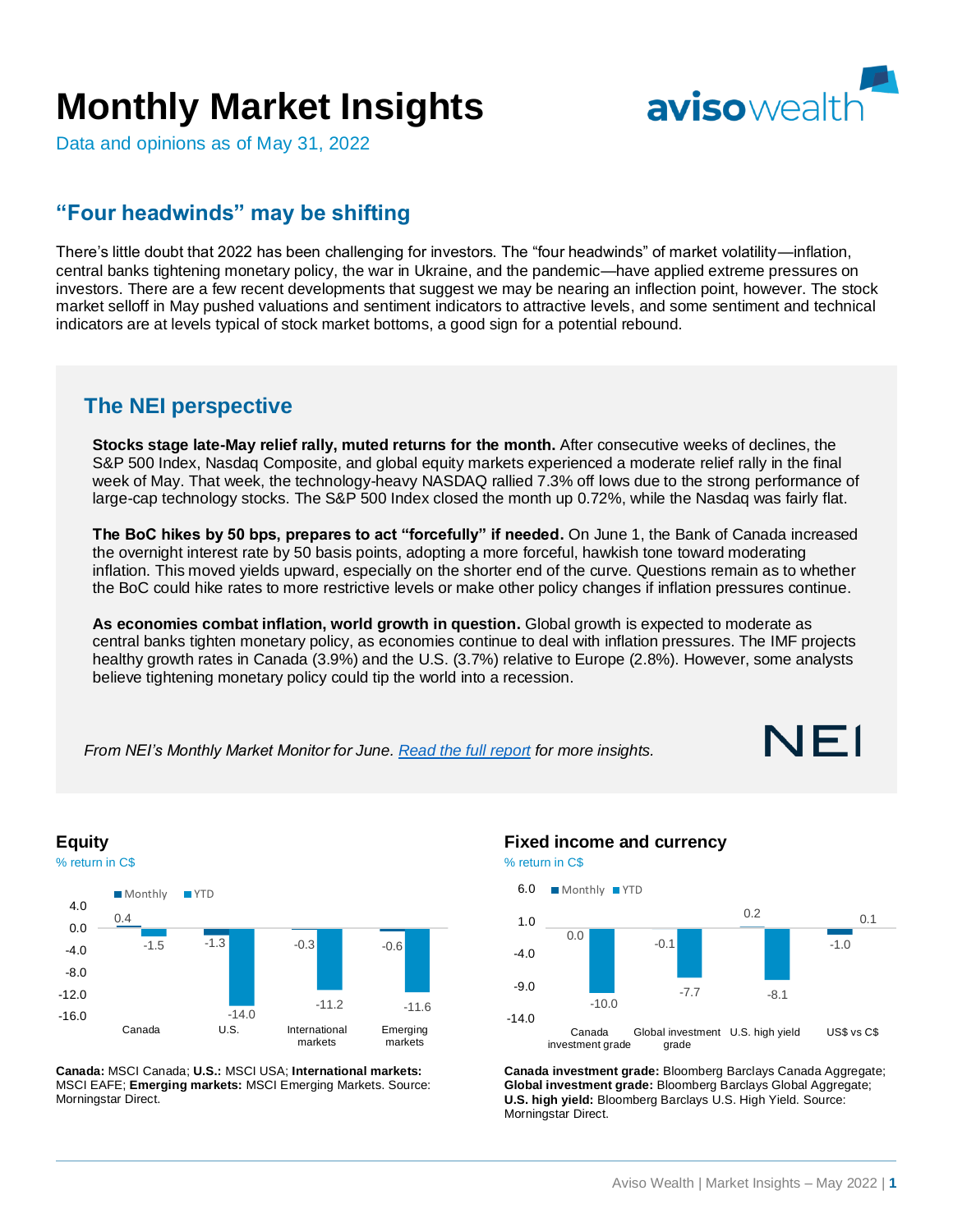

## **Staying invested is about time in the market, not timing the market**

The technical definition of a bear market is a drawdown of at least 20% in a stock market index from its most recent high. The S&P 500 Index briefly entered bear market territory on May 20, 2022, before reversing course. The Nasdaq Index also entered bear market territory in recent months. Of note, while bear markets are synonymous with strongly negative sentiment around equities, it is not uncommon for the market to see significant drawdowns on its way toward generating longer-term gains.

Analyzing the history of the U.S. stock market, we see four major market bottoms prior to March 2020—1932 (Great Depression), 1974 (energy crisis), 2003 (dotcom bubble), and 2009 (Global Financial Crisis)—that resulted in protracted bear markets. On the journey toward these troughs from the prior market peak, in each case there were at least three rallies of 10% magnitude. The four bear markets leading to these market bottoms cumulatively saw 18 rallies of over 10%. In short, bear markets rallies tend to be a feature, not a defect, of equity investing.

An additional salient point is that some of the best days in equities tend to come during periods of elevated volatility, and when broader sentiment is negative. For example, in the history of the S&P 500 Index, 19 out of the 20 largest daily gains have come around bear market periods (1929–1933, 1987, 2008, 2020). Notably, these outlier days tend to cluster together and occur during periods of elevated volatility.

The key lesson from this is an old adage, that long-term investors benefit from "time in the market, and not from timing the market." A desire to avoid the worst days also comes with missing out on the best days. Missing out on the best days in turn significantly reduces long-term returns for investors. Expecting multiple market rallies as a typical feature of bear markets and staying invested throughout the process sets up investors for considerable potential for long-term investment success. The chart below illustrates the growth over time of equity market returns, despite multiple market pullbacks.



#### S&P 500 Index climbs despite pullbacks